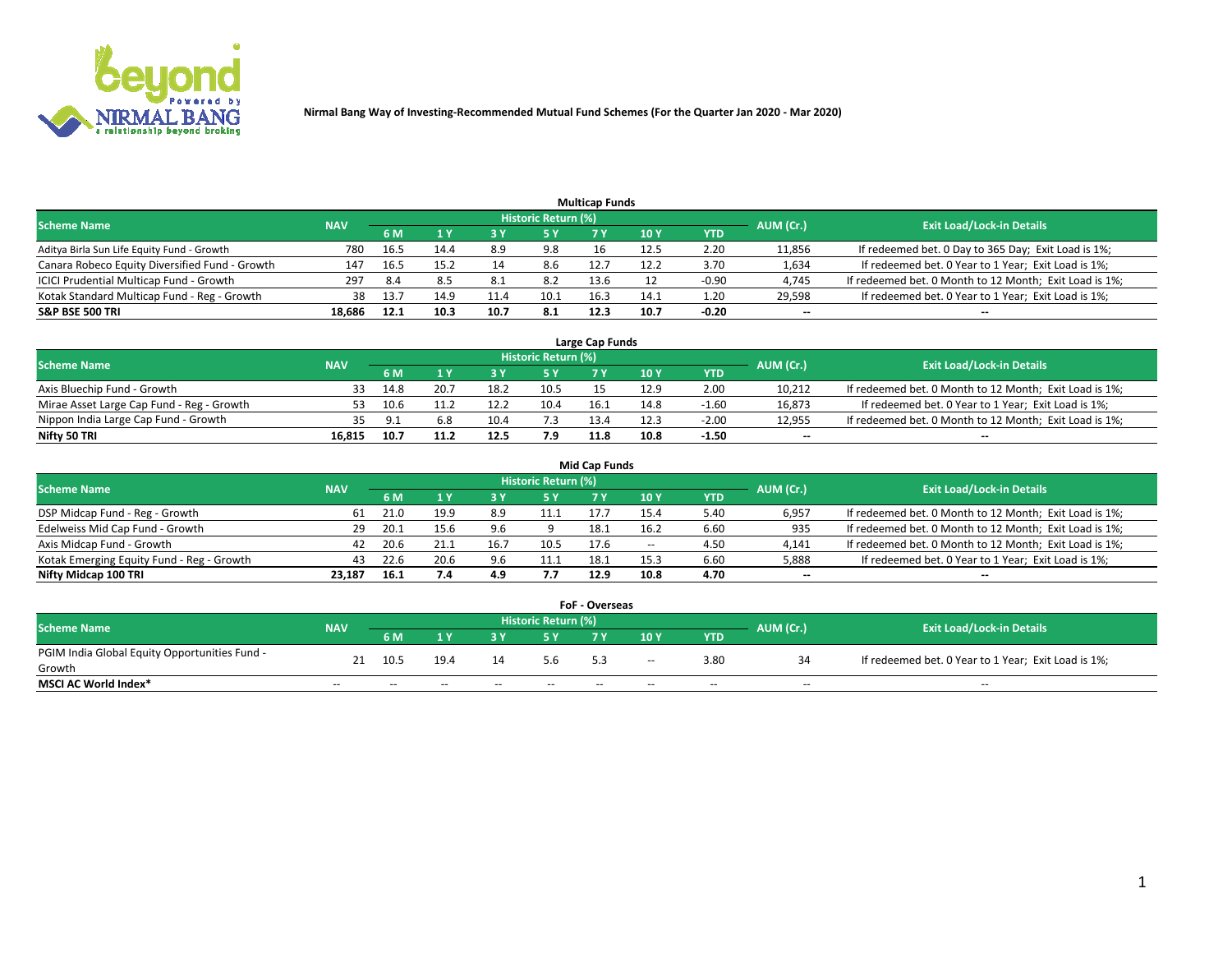

| Large & Midcap                                   |            |      |      |      |                     |      |      |      |           |                                                     |  |  |  |
|--------------------------------------------------|------------|------|------|------|---------------------|------|------|------|-----------|-----------------------------------------------------|--|--|--|
| <b>Scheme Name</b>                               | <b>NAV</b> |      |      |      | Historic Return (%) |      |      |      | AUM (Cr.) | <b>Exit Load/Lock-in Details</b>                    |  |  |  |
|                                                  |            | 6 M  |      |      |                     |      | 10 Y | YTD  |           |                                                     |  |  |  |
| Canara Robeco Emerging Equities - Growth         | 102        | 19.3 |      |      | 11.8                | 21.1 | 18.7 | 5.00 | 5,339     | If redeemed bet. 0 Year to 1 Year; Exit Load is 1%; |  |  |  |
| Invesco India Growth Opportunities Fund - Growth |            | 15.3 |      | 13.3 |                     | 14.8 |      | 1.50 | 2,239     | If redeemed bet. 0 Year to 1 Year; Exit Load is 1%; |  |  |  |
| Principal Emerging Bluechip Fund - Growth        | 113        | 20.5 | 15.6 | 10.1 | 10.9                | 18.7 | 15.2 | 4.70 | 2,117     | If redeemed bet. 0 Year to 1 Year; Exit Load is 1%; |  |  |  |
| NIFTY Large Midcap 250 TRI                       | 7.547      | 14.4 | 10.7 | 10.4 | 9.2                 | 14.1 | 11.7 | 1.70 | $- -$     | $- -$                                               |  |  |  |

| <b>Focused Funds</b>             |            |      |      |  |                     |      |       |            |           |                                                        |  |  |  |
|----------------------------------|------------|------|------|--|---------------------|------|-------|------------|-----------|--------------------------------------------------------|--|--|--|
| <b>Scheme Name</b>               | <b>NAV</b> |      |      |  | Historic Return (%) |      |       |            | AUM (Cr.) | <b>Exit Load/Lock-in Details</b>                       |  |  |  |
|                                  |            | 6 M  |      |  |                     |      | 10 Y  | <b>YTD</b> |           |                                                        |  |  |  |
| Axis Focused 25 Fund - Growth    |            |      | 24.2 |  | 12.3                | 14.9 | $- -$ | 3.20       | 9.110     | If redeemed bet. 0 Month to 12 Month; Exit Load is 1%; |  |  |  |
| SBI Focused Equity Fund - Growth | 159        |      | 24.1 |  | 11 <sup>1</sup>     |      | 17.2  | 3.60       | 6.924     | If redeemed bet. 0 Year to 1 Year; Exit Load is 1%;    |  |  |  |
| <b>S&amp;P BSE 500 TRI</b>       | 18.686     | 12.1 | 10.3 |  | -8.1                | 12.3 | 10.7  | $-0.20$    | $\sim$    | $- -$                                                  |  |  |  |

| <b>Small Cap Funds</b>                         |            |       |        |                     |      |       |       |            |           |                                                     |  |  |  |
|------------------------------------------------|------------|-------|--------|---------------------|------|-------|-------|------------|-----------|-----------------------------------------------------|--|--|--|
| <b>Scheme Name</b>                             | <b>NAV</b> |       |        | Historic Return (%) |      |       |       |            | AUM (Cr.) | <b>Exit Load/Lock-in Details</b>                    |  |  |  |
|                                                |            | 6 M   |        |                     | 5 Y  |       | 10Y   | <b>YTD</b> |           |                                                     |  |  |  |
| Franklin India Smaller Companies Fund - Growth | 52         | 10.7  |        | 1.9                 | 6.3  |       | 15.1  | 3.20       | 6,929     | If redeemed bet. 0 Year to 1 Year; Exit Load is 1%; |  |  |  |
| HDFC Small Cap Fund - Growth                   | 40         | 7.8   | $-3.2$ | 8.5                 | 9.3  | 14.1  |       | 3.60       | 9,233     | If redeemed bet. 0 Year to 1 Year; Exit Load is 1%; |  |  |  |
| L&T Emerging Businesses Fund - Reg - Growth    | 23         | -11.2 | $-0.1$ |                     | 10.1 | $- -$ | $- -$ | 2.50       | 5,941     | If redeemed bet. 0 Year to 1 Year; Exit Load is 1%; |  |  |  |
| SBI Small Cap Fund - Growth                    | 57         |       | 19.6   |                     | 13.6 | 23.8  | 18.9  | 6.80       | 3,156     | If redeemed bet. 0 Year to 1 Year; Exit Load is 1%; |  |  |  |
| Nifty Smallcap 100 TRI                         | 7.559      | 16.2  | 2.9    | $-1.2$              |      | 9.2   |       | 5.50       | $\sim$    | $- -$                                               |  |  |  |

## **ELSS Schemes (Tax Saving u/s 80-C)**

| <b>Scheme Name</b>                           | <b>NAV</b> |      |      | <b>Historic Return (%)</b> |           |                          |        |         | AUM (Cr.) | <b>Exit Load/Lock-in Details</b> |
|----------------------------------------------|------------|------|------|----------------------------|-----------|--------------------------|--------|---------|-----------|----------------------------------|
|                                              |            | 6 M  | 4 Y  | 73 Y                       | <b>5Y</b> | 7 Y                      | $-10V$ | YTD     |           |                                  |
| Aditya Birla Sun Life Tax Relief 96 - Growth |            | 16.1 |      | 11.3                       |           | 15.9                     | 12.5   | 2.20    | 10,029    | Nil                              |
| Axis Long Term Equity Fund - Growth          |            | 17.5 | 23.6 | 16.1                       | 11.1      | 19.4                     | 17.7   | 3.20    | 21,473    | Nil                              |
| Canara Robeco Equity Tax Saver Fund - Growth |            | 16.0 |      | 13.1                       | 8.3       | 13.2                     |        | 3.60    | 1,005     | Nil                              |
| Invesco India Tax Plan - Growth              | 55         | 15.9 | 13.6 | 12.2                       | 9.5       | 15.                      |        | 2.60    | 988       | Nil                              |
| Mirae Asset Tax Saver Fund - Reg - Growth    | 19         | 13.0 | 14.4 | 14.4                       | $\sim$    | $\overline{\phantom{a}}$ | --     | $-0.50$ | 3,066     | Nil                              |
| <b>S&amp;P BSE 200 TRI</b>                   | 6.035      | 11.6 | 10.6 | 11.3                       | 8.3       | 12.4                     | 10.9   | $-0.70$ | $-$       | $- -$                            |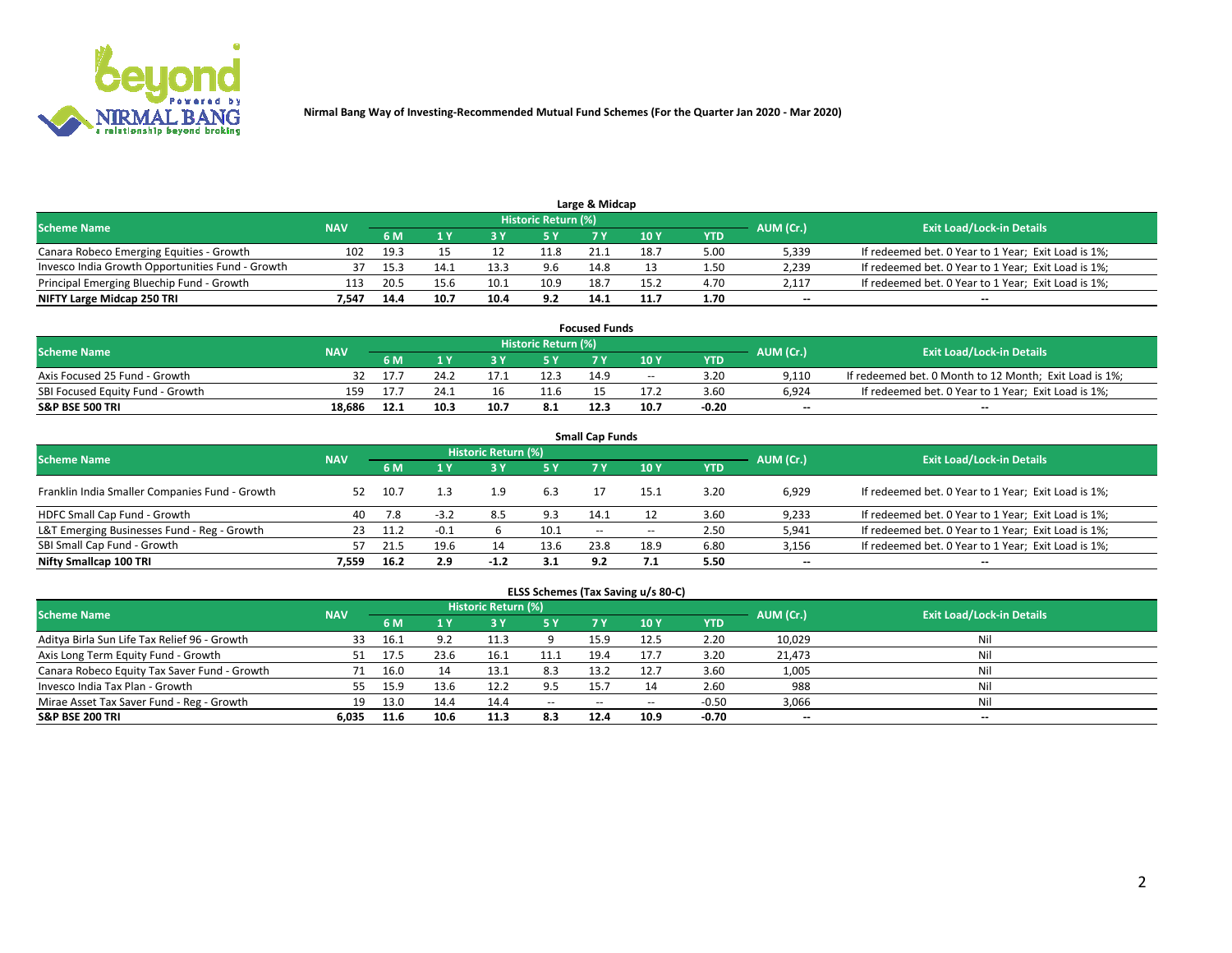

| <b>Contra/Value Fund</b><br>Historic Return (%) |            |      |           |                                  |     |      |      |         |        |                                                     |  |  |  |  |
|-------------------------------------------------|------------|------|-----------|----------------------------------|-----|------|------|---------|--------|-----------------------------------------------------|--|--|--|--|
| <b>Scheme Name</b>                              | <b>NAV</b> |      | AUM (Cr.) | <b>Exit Load/Lock-in Details</b> |     |      |      |         |        |                                                     |  |  |  |  |
|                                                 |            | 6 M  |           |                                  | 5 Y | 7 Y  | 10Y  | YTD     |        |                                                     |  |  |  |  |
| Kotak India EQ Contra Fund - Reg - Growth       | 56         | 13.5 | 11.8      |                                  | 8.9 | 13.1 | 11.3 | 1.40    | 882    | If redeemed bet. 0 Year to 1 Year; Exit Load is 1%; |  |  |  |  |
| Invesco India Contra Fund - Growth              | 50         | 14.4 | L1.8      |                                  | 10  | 16.5 | 13.2 | 2.50    | 4,596  | If redeemed bet. 0 Year to 1 Year; Exit Load is 1%; |  |  |  |  |
| UTI Value Opportunities Fund - Growth           | 66         | 15.8 | 14.7      | 9.8                              | 5.4 | 10.9 | 11.3 | 2.10    | 4,560  | If redeemed bet. 0 Year to 1 Year; Exit Load is 1%; |  |  |  |  |
| Nippon India Value Fund - Growth                |            | 10.9 | 10.3      | ΩC                               |     | 12.4 | 10.7 | $-0.10$ | 3,133  | If redeemed bet. 0 Year to 1 Year; Exit Load is 1%; |  |  |  |  |
| <b>S&amp;P BSE 500 TRI</b>                      | 18.686     | 12.1 | 10.3      | 10.7                             | 8.1 | 12.3 | 10.7 | $-0.20$ | $\sim$ | $- -$                                               |  |  |  |  |

| Sector/Thematic                                                           |            |      |      |                     |           |       |                          |            |                          |                                                        |  |  |  |
|---------------------------------------------------------------------------|------------|------|------|---------------------|-----------|-------|--------------------------|------------|--------------------------|--------------------------------------------------------|--|--|--|
| <b>Scheme Name</b>                                                        | <b>NAV</b> |      |      | Historic Return (%) |           |       |                          |            | AUM (Cr.)                | <b>Exit Load/Lock-in Details</b>                       |  |  |  |
|                                                                           |            | 6 M  | 1 Y  | 73 Y                | <b>5Y</b> | 7 Y   | 10Y                      | <b>YTD</b> |                          |                                                        |  |  |  |
| Canara Robeco Consumer Trends Fund - Reg -<br>Growth                      | 44         | 20.8 | 16.4 | 15.1                | 11.5      | 15.5  | 15.5                     | 4.10       | 374                      | If redeemed bet. 0 Year to 1 Year; Exit Load is 1%;    |  |  |  |
| Mirae Asset Great Consumer Fund - Growth                                  | 38         | 19.8 | 14   | 16.4                | 11.9      | 16.2  | $\overline{\phantom{a}}$ | 2.40       | 961                      | If redeemed bet. 0 Year to 1 Year; Exit Load is 1%;    |  |  |  |
| ICICI Prudential Technology Fund - Growth                                 | 62         | 6.1  |      | 16.8                | 8         | 16.7  | 16.2                     | 6.00       | 409                      | If redeemed bet. 0 Day to 15 Day; Exit Load is 1%;     |  |  |  |
| Nippon India Pharma Fund - Growth                                         | 158        | 16.2 | 4.3  | 5.4                 | 4.2       | 13.2  | 13.9                     | 3.90       | 2,417                    | If redeemed bet. 0 Year to 1 Year; Exit Load is 1%;    |  |  |  |
| BNP Paribas India Consumption Fund - Reg - Growth                         | 13         | 19.2 | 25.2 | $- -$               | $- -$     | $- -$ | $- -$                    | 4.10       | 467                      | If redeemed bet. 0 Month to 12 Month; Exit Load is 1%; |  |  |  |
| ICICI Prudential Banking and Financial Services Fund -<br>Retail - Growth | 68         | 11.5 | 15.9 | 12                  | 12        | 17.1  | 17.3                     | $-2.30$    | 3,592                    | If redeemed bet. 0 Day to 15 Day; Exit Load is 1%;     |  |  |  |
| <b>S&amp;P BSE 500 TRI</b>                                                | 18.686     | 12.1 | 10.3 | 10.7                | 8.1       | 12.3  | 10.7                     | $-0.20$    | $\overline{\phantom{a}}$ | $\overline{\phantom{a}}$                               |  |  |  |

| <b>Dynamic Asset Allocation Funds</b>                      |            |     |      |                     |        |           |      |            |                          |                                                          |  |  |  |
|------------------------------------------------------------|------------|-----|------|---------------------|--------|-----------|------|------------|--------------------------|----------------------------------------------------------|--|--|--|
| <b>Scheme Name</b>                                         | <b>NAV</b> |     |      | Historic Return (%) |        |           |      |            | AUM (Cr.)                | <b>Exit Load/Lock-in Details</b>                         |  |  |  |
|                                                            |            | 6 M |      | 3 Y                 | 5 Y    | <b>7Y</b> | 10Y  | <b>YTD</b> |                          |                                                          |  |  |  |
| ICICI Prudential Balanced Advantage Fund - Reg -<br>Growth | 38         | 9.7 | 12.2 | 9.1                 | 8.7    | 12        | 12.3 | 0.30       | 28,528                   | If redeemed bet. 0 Year to 1 Year; Exit Load is 1%;      |  |  |  |
| Invesco India Dynamic Equity Fund - Growth                 | 30         |     | 8.8  | 8.1                 |        | 11.7      | 10.5 | 0.70       | 893                      | If redeemed bet. 0 Month to 3 Month; Exit Load is 0.25%; |  |  |  |
| Nippon India Balanced Advantage Fund - Growth              | 95         |     | 9.6  | 8.7                 | 6.9    | 11.4      | 11.1 | 0.80       | 2,694                    | If redeemed bet. 0 Month to 12 Month; Exit Load is 1%;   |  |  |  |
| HDFC Balanced Advantage Fund - Growth                      | 197        | 4.8 | 6.7  | 9.1                 | 7.7    | 10.9      | 10.7 | $-2.30$    | 44,498                   | If redeemed bet. 0 Year to 1 Year; Exit Load is 1%;      |  |  |  |
| SBI Dynamic Asset Allocation Fund - Reg - Growth           | 14         | 4.6 | 3.4  | 8.3                 | $\sim$ | $- -$     | --   | $-1.60$    | 677                      | If redeemed bet. 0 Month to 12 Month; Exit Load is 1%;   |  |  |  |
| NIFTY 50 Hybrid Composite Debt 65:35 Index                 | 10,507     | 7.3 | 11.7 | 10.8                | 8.2    | 10.8      | 10.2 | $-0.60$    | $\overline{\phantom{a}}$ | $- -$                                                    |  |  |  |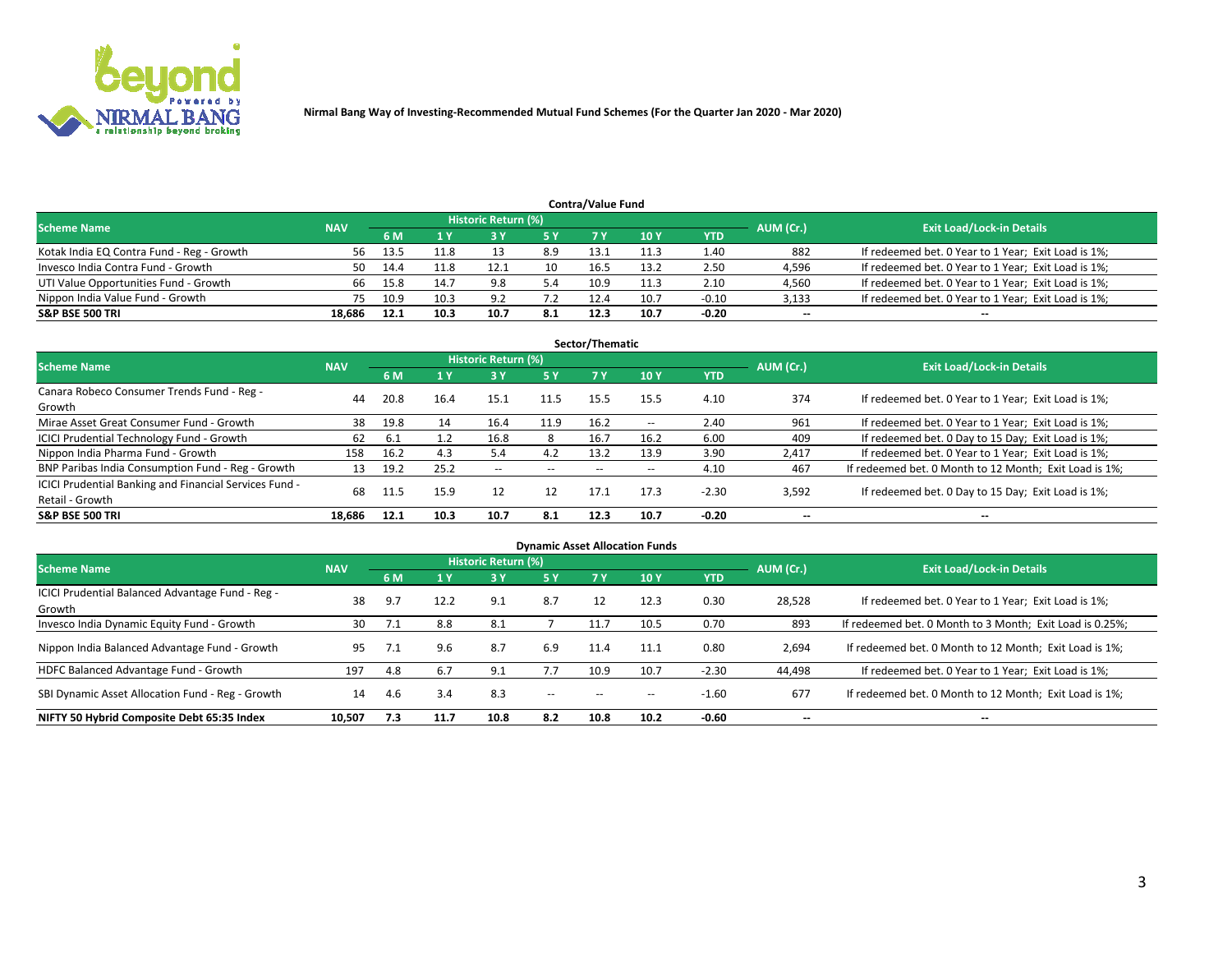

| <b>Hybrid Aggressive</b>                        |            |      |      |                     |       |       |                 |         |                          |                                                        |  |  |  |  |
|-------------------------------------------------|------------|------|------|---------------------|-------|-------|-----------------|---------|--------------------------|--------------------------------------------------------|--|--|--|--|
| <b>Scheme Name</b>                              | <b>NAV</b> |      |      | Historic Return (%) |       |       |                 |         | AUM (Cr.)                | <b>Exit Load/Lock-in Details</b>                       |  |  |  |  |
|                                                 |            | 6 M  |      |                     | 5 Y   | 7 Y   | 10 <sub>Y</sub> | YTD     |                          |                                                        |  |  |  |  |
| ICICI Prudential Equity & Debt Fund - Growth    | 138        |      | 10.5 | 7.4                 | 8.3   | 13.5  | 13.4            | $-1.60$ | 23,073                   | If redeemed bet. 0 Year to 1 Year; Exit Load is 1%;    |  |  |  |  |
| Mirae Asset Hybrid - Equity Fund - Reg - Growth |            | 8.5  | 11.1 | 10.3                | $- -$ | $- -$ | $- -$           | $-1.30$ | 3,190                    | If redeemed bet. 0 Year to 1 Year; Exit Load is 1%;    |  |  |  |  |
| SBI Equity Hybrid Fund - Growth                 | 149        | 12.4 |      | 11.9                | 9.4   | 14.5  | 12.4            | 2.00    | 31,620                   | If redeemed bet. 0 Month to 12 Month; Exit Load is 1%; |  |  |  |  |
| Canara Robeco Equity Hybrid Fund - Growth       | 173        | 13.3 | 14.1 |                     |       | 13.5  | 12.7            | 2.70    | 2,824                    | If redeemed bet. 0 Year to 1 Year; Exit Load is 1%;    |  |  |  |  |
| NIFTY 50 Hybrid Composite Debt 65:35 Index      | 10,507     | 7.3  | 11.7 | 10.8                | 8.2   | 10.8  | 10.2            | $-0.60$ | $\overline{\phantom{a}}$ | $- -$                                                  |  |  |  |  |

| <b>Arbitrage Fund</b>                      |            |       |     |                     |     |     |  |      |           |                                                          |  |  |  |  |
|--------------------------------------------|------------|-------|-----|---------------------|-----|-----|--|------|-----------|----------------------------------------------------------|--|--|--|--|
| Scheme Name                                | <b>NAV</b> |       |     | Historic Return (%) |     |     |  |      | AUM (Cr.) | <b>Exit Load/Lock-in Details</b>                         |  |  |  |  |
|                                            |            | 1 M   | ያ M | 6 M                 |     | າ v |  | YTD  |           |                                                          |  |  |  |  |
| IDFC Arbitrage Fund - Reg - Growth         | 25         | 6.0   |     |                     | 6.3 |     |  | 7.90 | 11,944    | If redeemed bet. 0 Month to 1 Month; Exit Load is 0.25%; |  |  |  |  |
| Kotak Equity Arbitrage Fund - Reg - Growth | 28         | - 6.1 |     |                     | 6.2 | 6.3 |  | 7.90 | 17.486    | If redeemed bet. 0 Day to 30 Day; Exit Load is 0.25%;    |  |  |  |  |
| Nippon India Arbitrage Fund - Growth       | 20         | h.    |     |                     | 6.3 |     |  | 8.20 | 10.528    | If redeemed bet. 0 Month to 1 Month; Exit Load is 0.25%; |  |  |  |  |

|                                          | <b>Equity Saver</b> |           |                                  |                          |                          |        |        |            |                          |                                                        |  |  |  |  |  |
|------------------------------------------|---------------------|-----------|----------------------------------|--------------------------|--------------------------|--------|--------|------------|--------------------------|--------------------------------------------------------|--|--|--|--|--|
| Scheme Name                              | <b>NAV</b>          | AUM (Cr.) | <b>Exit Load/Lock-in Details</b> |                          |                          |        |        |            |                          |                                                        |  |  |  |  |  |
|                                          |                     | 6 M       |                                  |                          | 5 Y                      |        | 10 Y   | <b>YTD</b> |                          |                                                        |  |  |  |  |  |
| Axis Equity Saver Fund - Reg - Growth    |                     |           |                                  |                          | $\sim$                   | $- -$  | $\sim$ | 1.30       | 812                      | If redeemed bet. 0 Month to 12 Month; Exit Load is 1%; |  |  |  |  |  |
| Kotak Equity Savings Fund - Reg - Growth |                     | 6.8       |                                  |                          |                          | $- -$  | $- -$  | 0.70       | 1,843                    | If redeemed bet. 0 Year to 1 Year; Exit Load is 1%;    |  |  |  |  |  |
| CRISIL Hybrid 50+50 - Moderate Index*    |                     | --        | $-$                              | $\overline{\phantom{a}}$ | $\overline{\phantom{a}}$ | $\sim$ | --     | $\sim$     | $\overline{\phantom{a}}$ | $-$                                                    |  |  |  |  |  |

| <b>Liquid Funds</b>              |            |      |     |                            |     |                          |            |                 |           |                                  |  |  |  |  |
|----------------------------------|------------|------|-----|----------------------------|-----|--------------------------|------------|-----------------|-----------|----------------------------------|--|--|--|--|
| Scheme Name                      | <b>NAV</b> |      |     | <b>Historic Return (%)</b> |     |                          | <b>YTM</b> | Avg             | AUM (Cr.) | <b>Exit Load/Lock-in Details</b> |  |  |  |  |
|                                  |            | 1 W. | ว พ | 1 M                        | 3 M | 1 Y                      |            | <b>Maturity</b> |           |                                  |  |  |  |  |
| Axis Liquid Fund - Growth        | 2.173      |      |     |                            | 5.2 |                          | 5.29       | 0.17            | 29,119    | *Ref Footnote                    |  |  |  |  |
| IDFC Cash Fund - Reg - Growth    | 2.371      | 5.0  |     |                            | 4.9 |                          | 5.09       | 0.13            | 10,312    | *Ref Footnote                    |  |  |  |  |
| Kotak Liquid Fund - Reg - Growth | 3,966      | 5.0  |     |                            |     |                          | 5.28       | 0.14            | 27,114    | *Ref Footnote                    |  |  |  |  |
| <b>CRISIL Liquid Fund Index</b>  | $- -$      |      |     | <b></b>                    | 5.6 | $\overline{\phantom{a}}$ | $- -$      | $- -$           | $-$       | $\sim$                           |  |  |  |  |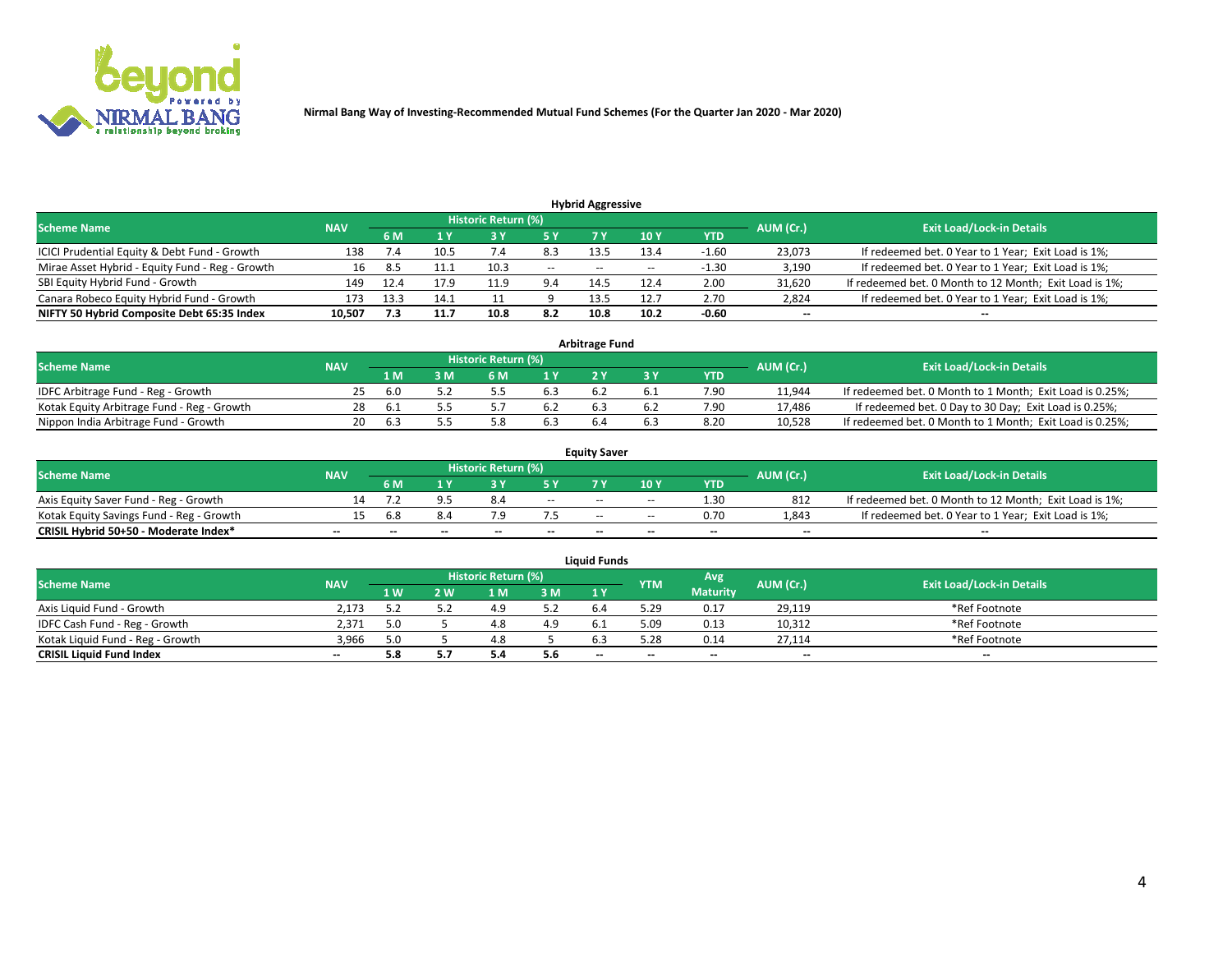

| <b>Ultra Short Fund</b>                       |            |          |      |                     |       |       |            |                 |           |                                  |  |  |  |  |
|-----------------------------------------------|------------|----------|------|---------------------|-------|-------|------------|-----------------|-----------|----------------------------------|--|--|--|--|
| <b>Scheme Name</b>                            | <b>NAV</b> |          |      | Historic Return (%) |       |       | <b>YTM</b> | Avg             | AUM (Cr.) | <b>Exit Load/Lock-in Details</b> |  |  |  |  |
|                                               |            | 1 M      | 3 M  | 6 M                 | 1 Y   | 3 Y   |            | <b>Maturity</b> |           |                                  |  |  |  |  |
| IDFC Ultra Short Term Fund - Reg - Growth     |            |          | 5.8  | $b_{\cdot}$         | 7.8   | $- -$ | 5.78       | 0.41            | 4,408     | Nil                              |  |  |  |  |
| Sundaram Ultra Short Term Fund - Reg - Growth |            | $\Delta$ |      |                     | $- -$ | --    | 5.57       | 0.29            | 362       | Nil                              |  |  |  |  |
| L&T Ultra Short Term Fund - Growth            |            |          |      |                     |       |       | 5.8        | 0.49            | 2,454     | Nil                              |  |  |  |  |
| <b>NIFTY Ultra Short Duration Debt Index</b>  | 4,022      | -6.3     | -6.1 | <b>D.</b>           | 7.6   |       | $\sim$     | $\sim$          | $\sim$    | $- -$                            |  |  |  |  |

| <b>Money Market Fund</b>                         |            |     |     |                     |        |    |            |                 |           |                                  |  |  |  |
|--------------------------------------------------|------------|-----|-----|---------------------|--------|----|------------|-----------------|-----------|----------------------------------|--|--|--|
| <b>Scheme Name</b>                               | <b>NAV</b> |     |     | Historic Return (%) |        |    | <b>YTM</b> | 'Avg            | AUM (Cr.) | <b>Exit Load/Lock-in Details</b> |  |  |  |
|                                                  |            | 1 M | 3 M | 6 M                 | 1 Y    | 3Y |            | <b>Maturity</b> |           |                                  |  |  |  |
| Aditya Birla Sun Life Money Manager Fund - Reg - | 266        | 5.9 | 5.8 | 6.6                 | 7.8    |    | 5.91       | 0.39            | 10,878    | Nil                              |  |  |  |
| Growth<br>Franklin India Savings Fund - Growth   |            |     |     | 6.8                 | 8.2    |    | 5.75       | 0.38            | 4,724     | Nil                              |  |  |  |
| Nippon India Money Market Fund - Growth          | 3,004      | 5.6 |     | 6.7                 | 7.9    |    | 5.55       | 0.30            | 3,805     | Nil                              |  |  |  |
| <b>CRISIL Liquid Fund Index</b>                  | $- -$      |     | 5.6 | 5.8                 | $\sim$ | -- | --         | $\sim$          | $\sim$    | $\sim$                           |  |  |  |

| <b>Short Term Fund</b>                          |            |      |     |                     |      |            |            |                 |           |                                  |  |  |  |  |
|-------------------------------------------------|------------|------|-----|---------------------|------|------------|------------|-----------------|-----------|----------------------------------|--|--|--|--|
| <b>Scheme Name</b>                              | <b>NAV</b> |      |     | Historic Return (%) |      |            | <b>YTM</b> | Avg             | AUM (Cr.) | <b>Exit Load/Lock-in Details</b> |  |  |  |  |
|                                                 |            | 1 M  | 3 M | 6 M                 | 1 Y  | <b>3 Y</b> |            | <b>Maturity</b> |           |                                  |  |  |  |  |
| Axis Short Term Fund - Growth                   | 22         | -8.6 | 7.4 | 8.6                 | 10.2 |            | 6.65       | 2.50            | 4,404     | Nil                              |  |  |  |  |
| HDFC Short Term Debt Fund - Growth              | 22         | -9.7 |     | 9.3                 | 10.3 |            |            | 3.05            | 10,519    | Nil                              |  |  |  |  |
| IDFC Bond Fund - Short Term Plan - Reg - Growth | 41         | -9 2 | 6.8 | 8.7                 | 10.2 |            | 6.79       | 2.23            | 11,757    | Nil                              |  |  |  |  |
| Kotak Bond Short Term Fund - Reg - Growth       | 38         | 8.8  |     | 8.2                 | 10   |            |            | 2.94            | 10,602    | Nil                              |  |  |  |  |
| L&T Short Term Bond Fund - Reg - Growth         | 19.        | 7.8  |     |                     | 97   |            | 6.67       | 2.24            | 4,866     | Nil                              |  |  |  |  |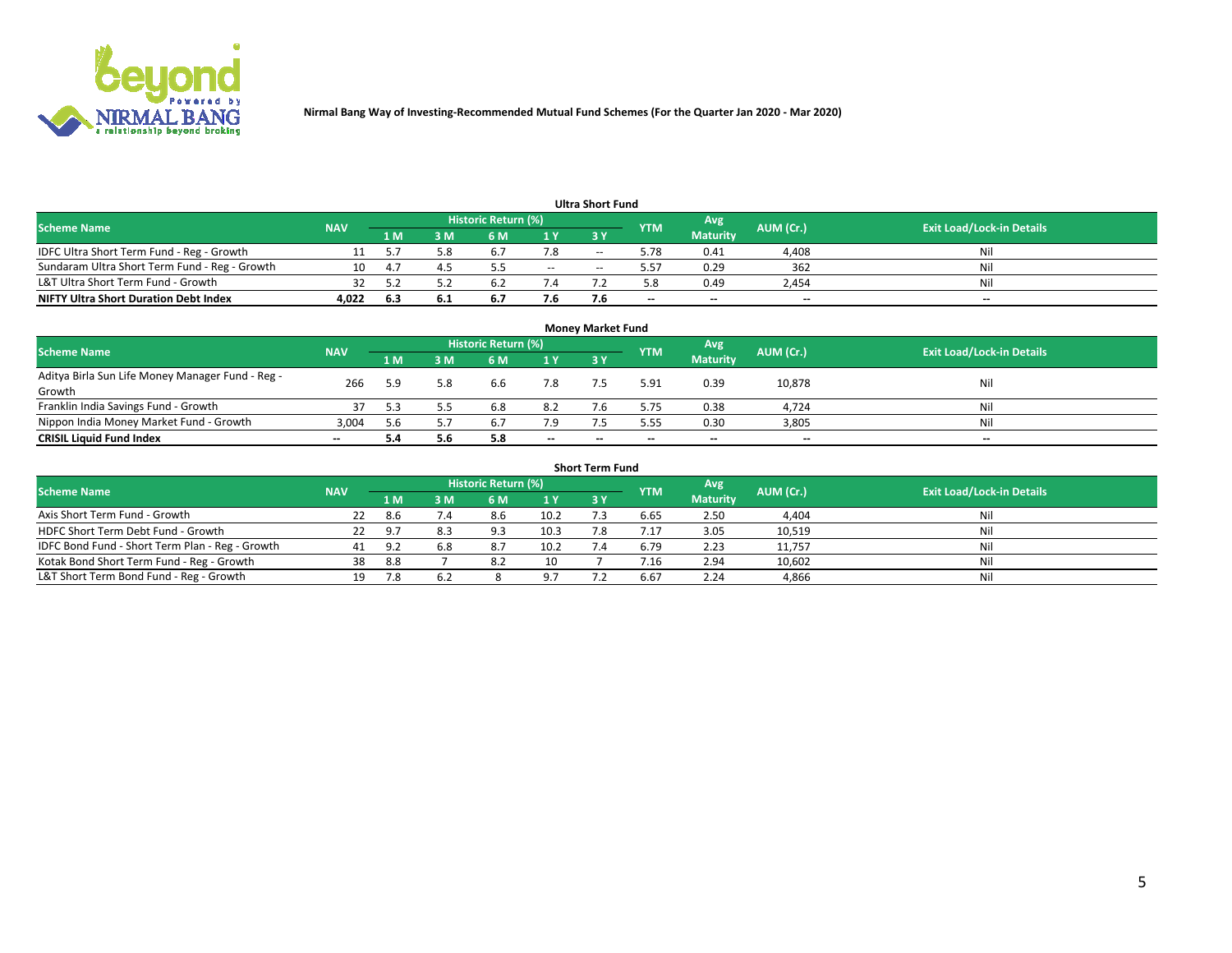

| <b>Low Duration Fund</b>                  |            |            |     |                            |     |  |            |                 |           |                                  |  |  |  |
|-------------------------------------------|------------|------------|-----|----------------------------|-----|--|------------|-----------------|-----------|----------------------------------|--|--|--|
| <b>Scheme Name</b>                        | <b>NAV</b> |            |     | <b>Historic Return (%)</b> |     |  | <b>YTM</b> | Avg             | AUM (Cr.) | <b>Exit Load/Lock-in Details</b> |  |  |  |
|                                           |            | 1 M        | ያ M | 5 M                        | 1 V |  |            | <b>Maturity</b> |           |                                  |  |  |  |
| Axis Treasury Advantage Fund - Growth     | 2.235      |            |     |                            | 8.8 |  |            | 0.90            | 3,949     | Nil                              |  |  |  |
| Canara Robeco Savings Fund - Reg - Growth |            | <b>b.3</b> |     | <b>b.</b>                  |     |  | 5.98       | 0.90            | 1,112     | Nil                              |  |  |  |
| IDFC Low Duration Fund - Reg - Growth     |            |            |     |                            | 8.4 |  | 5.88       | 0.79            | 5,323     | Nil                              |  |  |  |

| <b>Banking &amp; PSU Bond Funds</b>            |            |      |    |                            |      |           |            |                 |           |                                  |  |  |  |
|------------------------------------------------|------------|------|----|----------------------------|------|-----------|------------|-----------------|-----------|----------------------------------|--|--|--|
| <b>Scheme Name</b>                             | <b>NAV</b> |      |    | <b>Historic Return (%)</b> |      |           | <b>YTM</b> | Avg             | AUM (Cr.) | <b>Exit Load/Lock-in Details</b> |  |  |  |
|                                                |            | 1 M  | sм | 6 M                        |      | <b>3Y</b> |            | <b>Maturity</b> |           |                                  |  |  |  |
| HDFC Banking and PSU Debt Fund - Reg - Growth  | 16         | 9.8  |    |                            |      |           | 7.24       | 3.05            | 4,848     | Ni                               |  |  |  |
| Kotak Banking and PSU Debt Fund - Reg - Growth | 46         | 10.1 |    |                            | 11.5 |           | 7.09       | 3.81            | 4,204     | Ni                               |  |  |  |
| IDFC Banking & PSU Debt Fund - Reg - Growth    |            | 10.6 |    |                            | 12.2 | R.        | 6.95       | 3.14            | 12.627    | Ni                               |  |  |  |

| <b>Corporate Bond Funds</b>                         |            |      |      |                     |      |     |            |                 |           |                                                         |  |  |  |  |
|-----------------------------------------------------|------------|------|------|---------------------|------|-----|------------|-----------------|-----------|---------------------------------------------------------|--|--|--|--|
| <b>Scheme Name</b>                                  | <b>NAV</b> |      |      | Historic Return (%) |      |     | <b>YTM</b> | Avg             | AUM (Cr.) | <b>Exit Load/Lock-in Details</b>                        |  |  |  |  |
|                                                     |            | 1 M  | IM   | 6 M                 | 1 Y  | 3 Y |            | <b>Maturity</b> |           |                                                         |  |  |  |  |
| ICICI Prudential Corporate Bond Fund - Reg - Growth | 21         | -8.7 | 7.8  | 8.7                 | 10.2 |     | 6.96       | 2.40            | 11,339    | Nil                                                     |  |  |  |  |
| L&T Triple Ace Bond Fund - Reg - Growth             |            | 12.1 | 10.1 |                     | 14.5 | 6.6 | 7.58       | 8.28            | 2,298     | If redeemed bet. 0 Month to 3 Month; Exit Load is 0.5%; |  |  |  |  |
| Kotak Corporate Bond Fund - Std - Growth            | 2,666      | 8.8  |      | 8.6                 | 9.8  |     | 6.82       | 1.72            | 4,418     | Nil                                                     |  |  |  |  |

| <b>Credit Risk Fund</b>                    |            |      |      |                     |      |    |            |                 |           |                                                           |  |  |  |
|--------------------------------------------|------------|------|------|---------------------|------|----|------------|-----------------|-----------|-----------------------------------------------------------|--|--|--|
| <b>Scheme Name</b>                         | <b>NAV</b> |      |      | Historic Return (%) |      |    | <b>YTM</b> | Avg             | AUM (Cr.) | <b>Exit Load/Lock-in Details</b>                          |  |  |  |
|                                            |            | 1 M  | : M  | '6 M                | 1 Y  | 3Y |            | <b>Maturity</b> |           |                                                           |  |  |  |
| ICICI Prudential Credit Risk Fund - Growth | 22         | 11.6 | 11.1 | 10.6                | 10.3 |    | 9.44       | 2.28            | 12,126    | If redeemed bet. 0 Year to 1 Year; Exit Load is 1%;       |  |  |  |
| Kotak Credit Risk Fund - Reg - Growth      |            | 10.1 | 8.8  | 9.8                 | 9.6  |    | 8.94       | 2.70            | 5,043     | If redeemed bet. 0 Year to 1 Year; Exit Load is 1%;       |  |  |  |
|                                            |            |      |      |                     |      |    |            |                 |           | If redeemed bet. 0 Month to 12 Month; Exit Load is 3%; If |  |  |  |
| SBI Credit Risk Fund - Growth              |            | 10.6 | 6.7  | 8.1                 |      | h. | 8.69       | 2.49            | 5,076     | redeemed bet. 12 Month to 24 Month; Exit Load is 1.5%; If |  |  |  |
|                                            |            |      |      |                     |      |    |            |                 |           | redeemed bet. 24 Month to 36 Month; Exit Load is 0.75%;   |  |  |  |